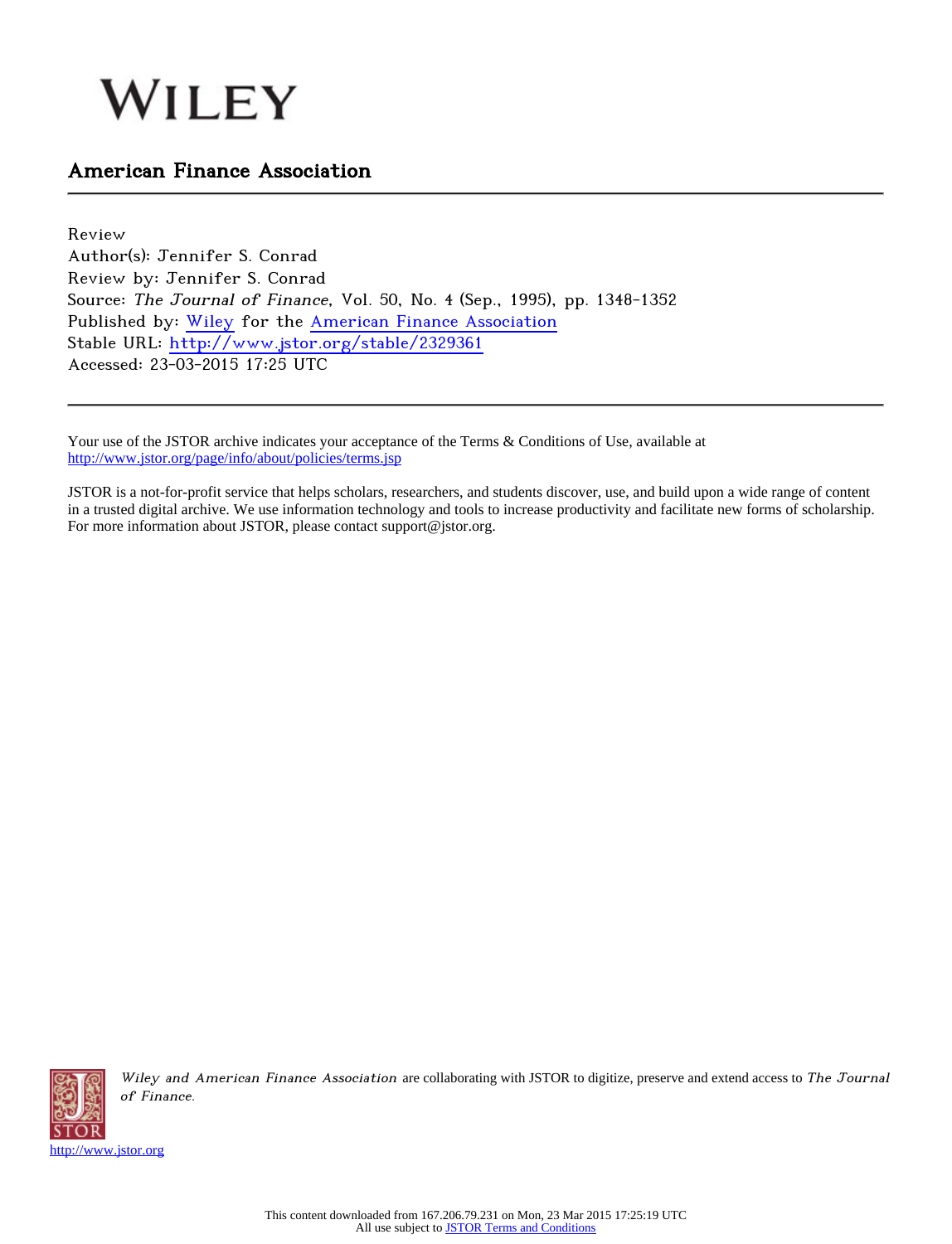**In sum, Bill Griffeth has produced an interesting book on mutual fund management. The book gives the reader the opportunity to view the investment strategies of a number of respected fund managers. It also provides readers with varying perspectives on where the mutual fund industry is heading. One change that would have made the book more interesting is a chapter devoted to comparing the investment styles of the different managers.** 

**This book is well-suited as supplemental reading for students in Investments and Portfolio Management courses because it provides an intuitive perspective on investing that is not presented in standard investment theory texts. The range of investment styles and strategies should serve to elicit discussion and to motivate standard topics in investment theory. In addition, the book is excellent background reading for individuals interested in the field of money management because in addition to the investment intuition provided, many of the questions deal with how the mutual fund masters got their start in the field.** 

> **Ronald L. Moy St. John's University**

## **REFERENCES**

**Bogle, John C., 1994. Bogle on Mutual Funds: New Perspectives for the Intelligent Investor. Burr Ridge, Illinois: Irwin Professional Publishing.** 

**Train, John, 1980. The Money Masters. New York: Harper Row. Train, John, 1989. The New Money Masters. New York: Harper Perennial.** 

**The New Finance: The Case Against Efficient Markets. By ROBERT A. HAUGEN. Englewood Cliffs, N.J.: Prentice Hall, 1995. Pp. xiii + 146.** 

**The Efficient Markets Hypothesis (EMH) has been very good to academics in finance, regardless of whether one actually believes it. Believers (described as "Zealots" in the book) have been able to use the EMH as a benchmark against which they conduct empirical tests of asset pricing models. Nonbelievers ("Heretics") have also made use of it; the hunt for efficient market "anomalies" has become an industry, not just for practitioners seeking profits, but for academics seeking publications. These anomalies, in turn, have provided material for "Zealots" seeking to provide rational explanations which do not rely solely on behavioral tenets. And (to borrow a phrase from Linda Ellerbee) so it goes.** 

**In this book, the author attempts to collect some of the anomalies in the field and provide a single behavioral, as opposed to rational or "efficients markets," explanation for them. The explanation begins by building a case that the stock market consistently overreacts, as suggested by evidence in DeBondt and Thaler (1985) and others. One problem that immediately arises with a simple overreaction hypothesis is the additional evidence, e.g., Jegadeesh and Titman (1994), that prices tend to trend over the intermediate term, and not reverse as**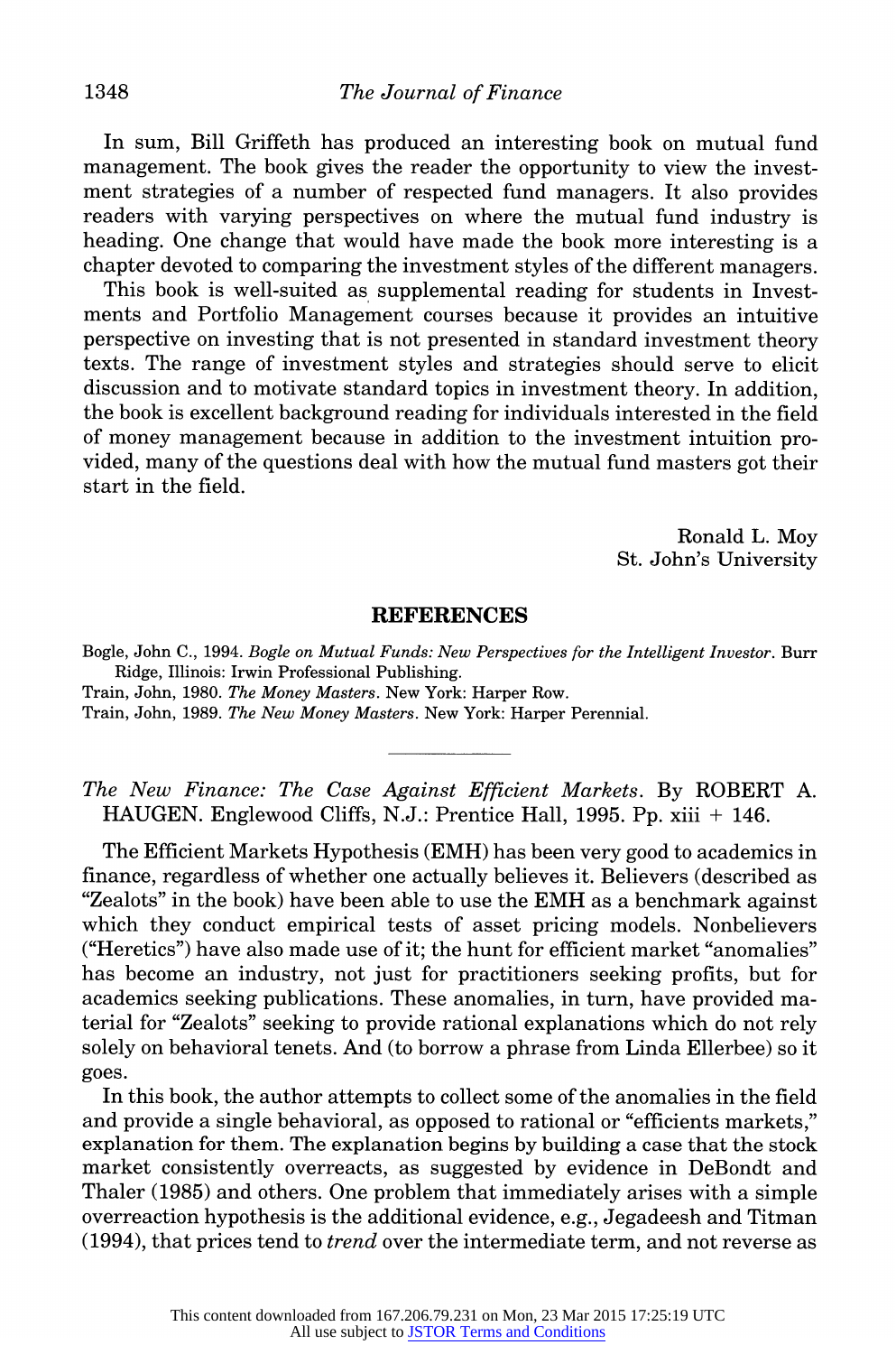the overreaction theory suggests. The author cites this evidence as well, and **then proposes that the stock market still overreacts . . . but slowly. That is, following good news, it takes the market a while to overreact and find a (too high) price, after which the market corrects or reverses itself (also slowly) and finds the "true" value. Therefore, not only does the stock market misprice, but it does so slowly, deliberately, in both directions and over long horizons.** 

**Much of this book dwells on the implications for the individual investor of this pattern in stock prices. Clearly, if investors can identify those stocks which have performed poorly and, due to the overreaction to bad news, are therefore undervalued, they should simply buy these securities and hold them long enough for the market to recognize its error and re-price the security at its true value. The author cites many new, and some old, results in order to call undervalued stocks value stocks, and overvalued stocks growth stocks. Value stocks are also associated with high book-to-market ratios, high dividend yields, and small market capitalization; growth stocks are the mirror image in these characteristics. With these definitions, the author can bolster his case by citing the results of Fama and French (1992) and Lakonishok, Shleifer and Vishny (1993), among others, by calling their long-horizon results a by-product of the market's initial (shorter-horizon) overreaction to news.** 

**Another large portion of the book attempts to demonstrate that, as the author puts it, "value stocks always win" in returns. In addition, the author, citing other evidence, claims that value stocks are also less risky. Of course, the claim that low risk stocks will always yield higher returns is discomfiting to many financial economists (even those who aren't card-carrying Zealots). To deal with this issue, early in the book the author begins a discussion of Modern Portfolio Theory (the "Tool"), the Capital Asset Pricing Model (CAPM) (the "Theory") and the EMH (the "Fantasy") in order to persuade the reader that the notion of "higher risk, higher returns" is a misguided one in choosing between equity securities. While I found this discussion very entertaining, I believe that it is primarily misleading. For a few (arguable) reasons given, the author states as incontrovertible fact that the CAPM is dead. Despite this statement, however, there may be hope for the Zealots of the world. First, while the CAPM has failed in some recent tests, there still exists a lively debate about whether the CAPM is in fact "dead" (see, e.g., Jagannathan and Wang (1994) or Kothari, Shanken, and Sloan (1995)). Second, when any model fails, it is always valid to ask whether a "rational" model can be developed (with other independently testable predictions) to explain the puzzles.** 

**Although I believe the jury is very much still "out" on new asset pricing models, here too the author tells us that the search for such developments is misguided and will (must) ultimately prove futile. As support, he points out that much of this value "premium" is earned in January and that a valid risk premium should be constant through time (despite the fact that this is not a requirement of any model of which I am aware). With this "fact," however, we have the whole story: the stock market, believing that the past is a better predictor of the future than it really is, slowly overreacts to new information, eventually and inevitably reversing as truth is discovered, leading to large and**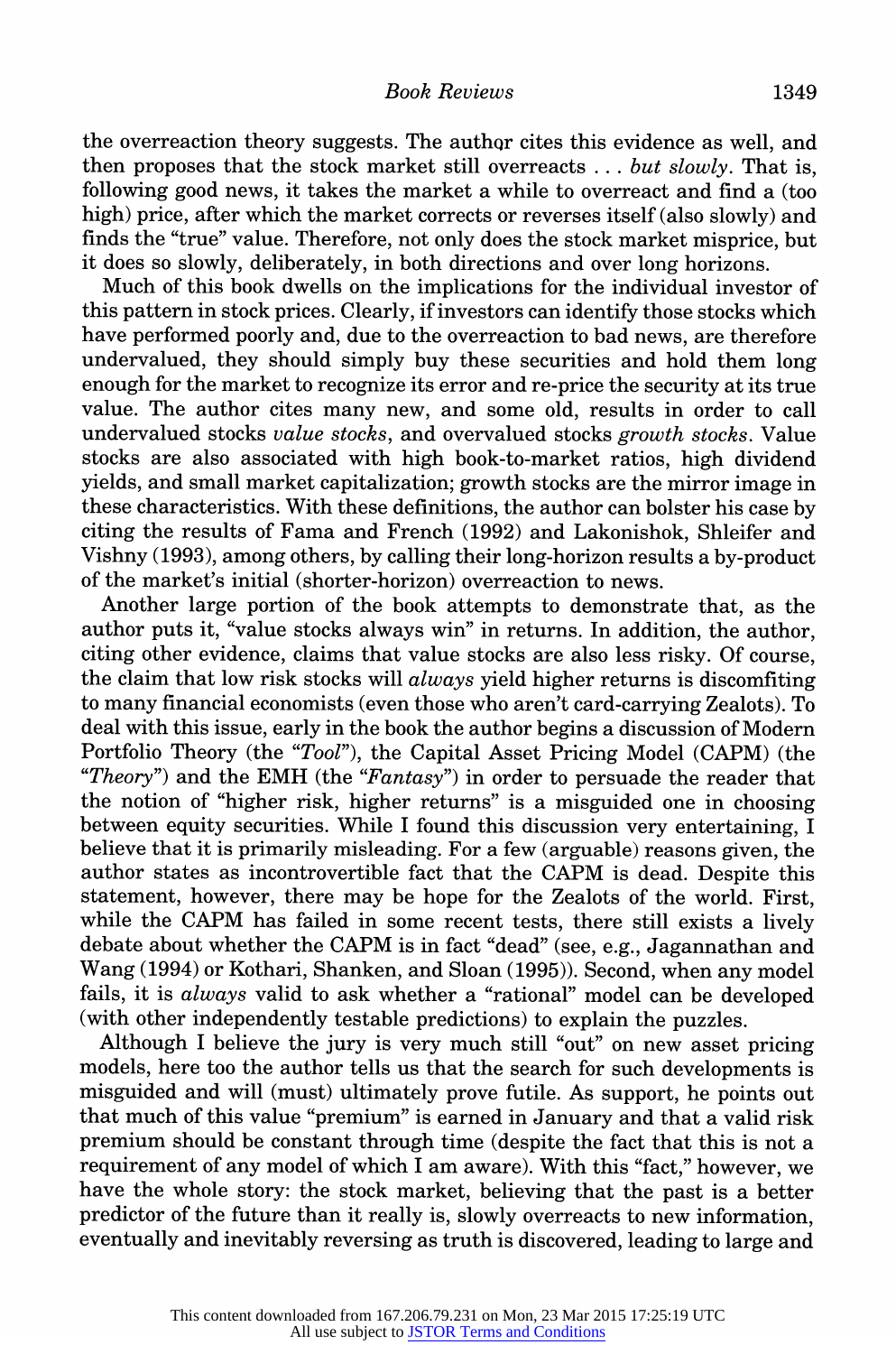**low-risk investment opportunities for individual investors willing to seek out undervalued stocks. Moreover, these profit opportunities will, he suggests, defy attempts to explain them in a rational framework.** 

**Taken as a whole, does this single explanation hold together? It may do a fairly good job of fitting some of the facts ex post, but it faces some formidable challenges. First, while Fama (1991) (the "Pope") begins his discussion of the EMH with the statement that "the extreme version of the market efficiency hypothesis is surely false," perhaps the reason that the notion continues to be debated is that it is easy to believe a less radical corollary that people will, if they can, make money in the markets. If one believes this, a natural question to ask of the author's hypothesis is, why doesn't the "value premium" go away? That is, why don't institutions and individual investors trade in order to take advantage of these excess profits? The author attempts to answer this question in two ways with, I believe, only limited success.** 

**First, he asserts that academics are to blame. Both in the form of (very) influential but misguided books (he mentions two in particular, one which he suggests led to, and whose effects he believes were only corrected by, the Great Depression of 1929, and the other published in 1954 and whose effects, the author notes in a dire statement, "are still on track") and in classes, they perpetuate the notion that cash flows (and hence values) are predictable, that markets are efficient and that the CAPM is correct. Personally, I find it hard to believe that I have persuaded even one eager young potential Wall Street trader that markets are efficient and few, if any, of the corporate financial analysts with whom I have spoken use the CAPM. Moreover, many investment advisors appear to be at least as skeptical and statistically sophisticated as any "heretic" I know. In short, I find it difficult to believe that, faced with persistent evidence that academics are wrong (and, by the author's description, horribly so), practitioners will continue to believe academics rather than the data.** 

**Second, the author lays out a complicated set of reasons why institutional investors don't capture the value premium. Unfortunately, the stories behind these reasons appear to be confusing (at best) and/or contradictory. For example, in hiring portfolio managers, boards seek out bottom fishers, that is, boards appear to endorse the concept of undervalued "value" stocks. However, once hired and even though they were hired as bottom-fishers, these managers don't actually look for undervalued stocks. Instead, they stay away from bad looking stocks (which also happen to be value stocks due to the market's overreaction to the initial bad news) because they don't want to look like they're underperforming. Unfortunately, as the author points out, these managers do underperform on average because, to keep from looking like they're underperforming, they buy overvalued "growth" stocks and therefore, inevitably, underperform. However, elsewhere the author also suggests that these "growth stocks" will perform better in the short-term. Therefore, if managers are always making this short-term decision, how can they consistently lose on average? In addition, this degree of myopia (less than one year) doesn't appear to hold in the data for managerial turnover (see, e.g., Khorana (1995)).**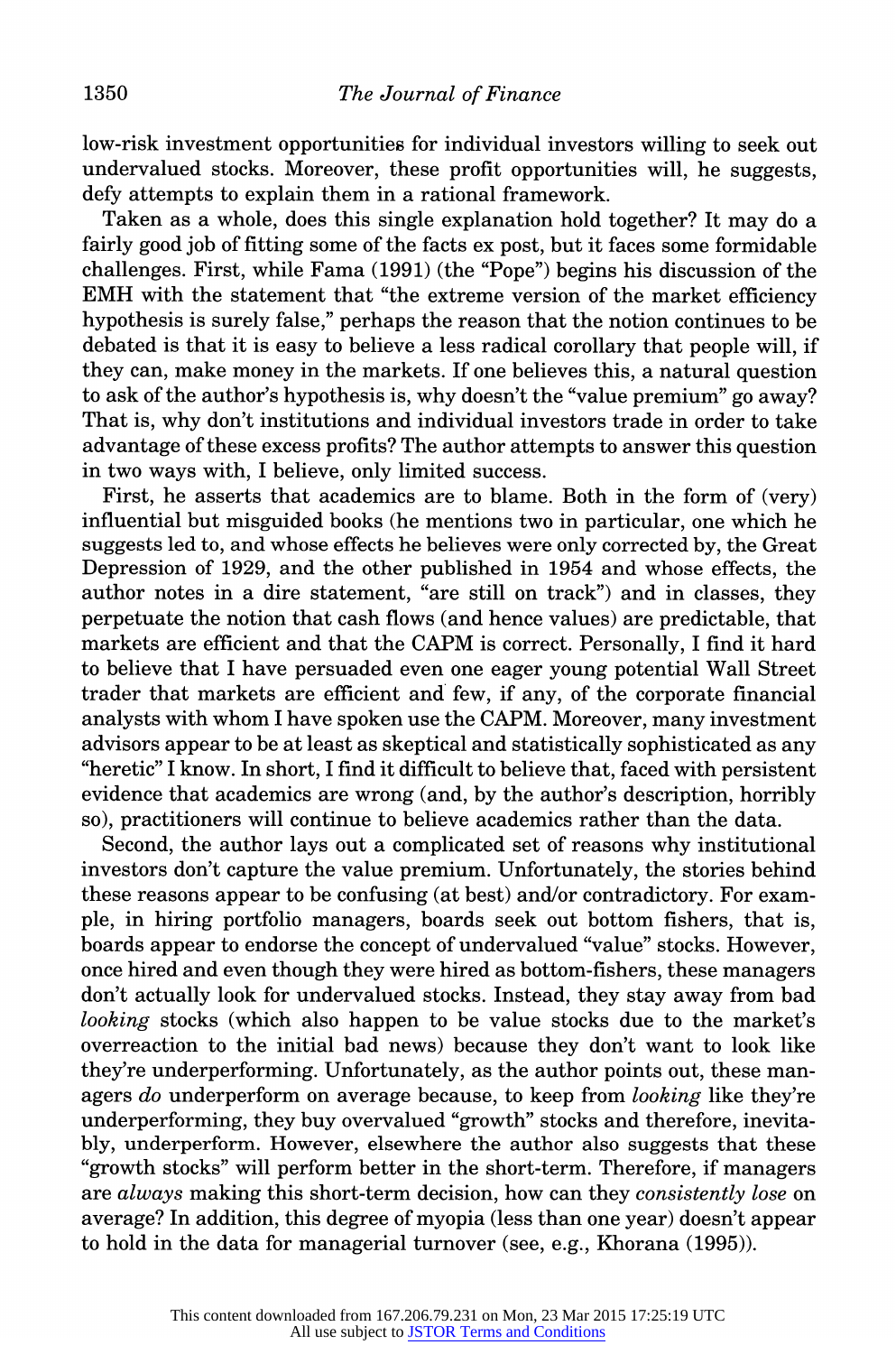**At another point in the book, it is asserted that stock managers are not interested in risks, but only maximum returns. However, in explaining the January effect (which, if one believes this hypothesis, must be caused by a correction in that month of most of the markets' previous overreaction), he seems to argue that managers care about (at least the perception of) risk at the end of the year, but less so at the beginning of the year when they load up on value stocks (but doesn't that mean they would be interested in capturing at least some of the value premium? And if this is the month when they are placing "big bets," doesn't this imply that value stocks are riskier, contrary to what he suggests elsewhere?).** 

**In these and other ways, the author's explanation occasionally appears rather tortured in its attempt to explain some of the patterns in the data. In addition, researchers have reported results, such as short-run reversals (Jegadeesh (1990)) whose incorporation into the story would make it even more complex, or results which suggest that some of the patterns described here are statistical artifacts of the data or the methods used (see, e.g., Bernard, Thomas, and Wahlen (1994) who refute the reversal pattern, although not the initial trending, seen in Figure 2.4). These results would require a modification of the behavioral explanations provided in the book. Of course, there is always an alternative behavioral explanation for any pattern in the data; some of them are undoubtedly true, but it is not unreasonable to hold these behavioral models to the same standards to which we hold "rational" models, i.e., they should be the simplest (and hopefully consistent) abstraction possible that is able to predict behavior, not just provide ex post explanations for observed features in the data.** 

**Does the author's explanation pass this hurdle? I'm doubtful. Consider a simpler explanation here that much of the value "anomaly" is just the January anomaly in disguise. Let's also assume that the January effect is a genuine anomaly, which is to say a profit opportunity (although even here and in contrast with what the author implies, there are serious attempts to explain it in a "rational framework"). Then, to the extent they can, (smart) institutional investors may well try to take advantage of it, but they (and others) are hampered by market impacts which can be severe, particularly in the smallcap "value" stocks. In fact, market impact may negate many of the patterns in the data with which the author concerns himself; as an example, Ball, Kothari, and Shanken (1994) report that market impacts of as small as 1/8 renders the long-term overreaction profits, an important component of the author's story, unattainable!** 

**The disadvantage of this simpler explanation, of course, is that it is not as provocative as the explanation in this book. Indeed, it seems that the January effect (about which the author has written a separate book) has been rediscovered many times, perhaps by those "finance professors in business schools throughout the world" who are "tenaciously [sifting] through computerized data files." (In fact, one concern which this phrase on page 1 of the book captures rather well is the fear that some of these "anomalies" are in fact the result of these same finance professors snooping the data (see Lo and**